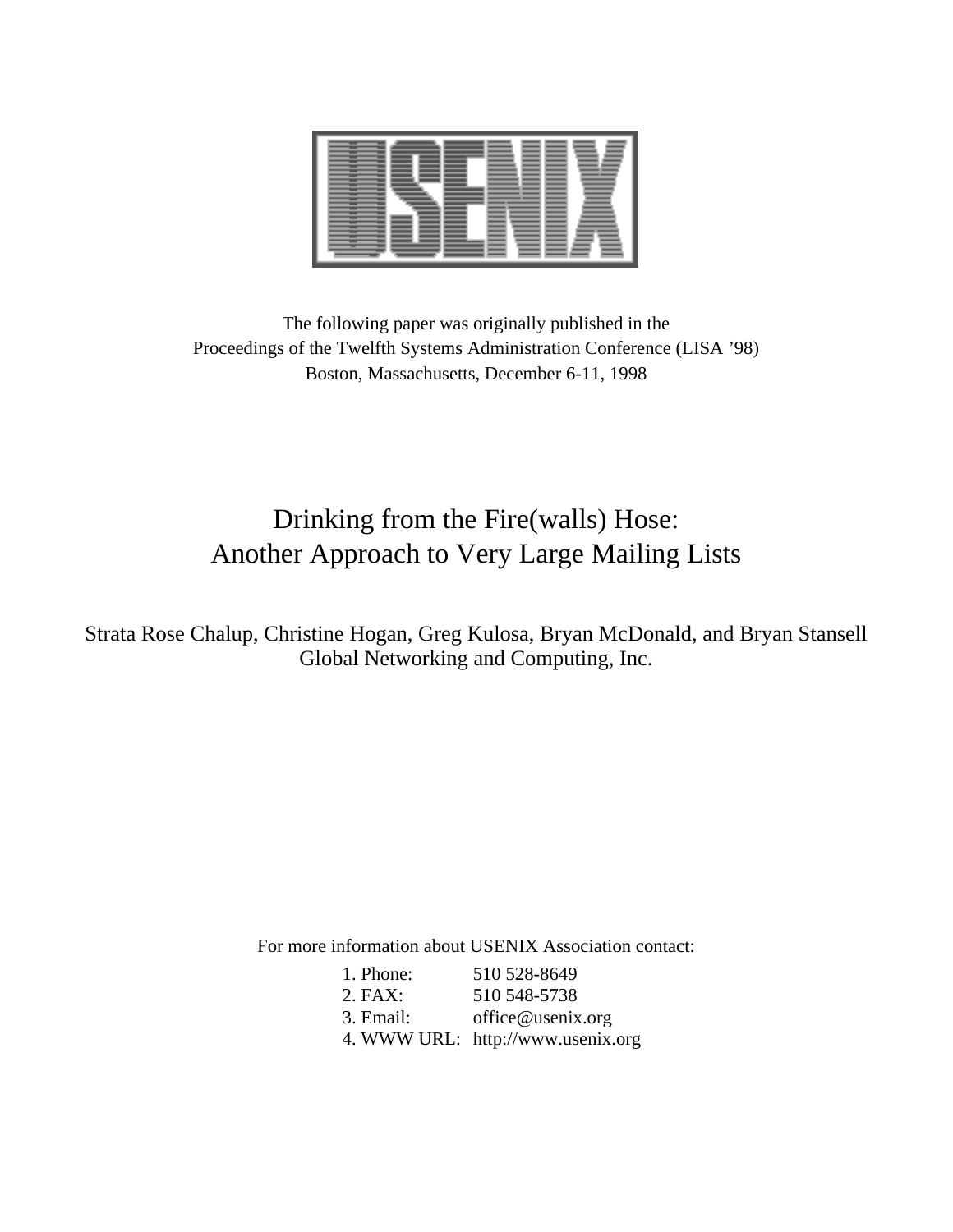# **Drinking from the Fire(walls) Hose: Another Approach to Very Large Mailing Lists**

*Strata Rose Chalup, Christine Hogan, Greg Kulosa, Bryan McDonald, and Bryan Stansell* – Global Networking and Computing, Inc.

# **ABSTRACT**

This paper describes a set of tools and procedures which allow very large mailing lists to be managed with the freeware tool of the administrator's choice. With the right approach scaling technology can be applied to a list management tool transparently.

In recent years, many ingenious methods have been proposed for handling email deliveries to mailing lists of several thousand subscribers. Administration of a mailing list is not limited to message delivery, however. Tasks such as managing subscribers, dealing with mail bounces, and preventing list spamming also become more difficult when applied to very large lists.

As a case study, this paper describes the process of moving the well-known ''Firewalls'' mailing list from its original home at GreatCircle Associates to a new infrastructure at GNAC. The process was thought to be straightforward and obvious, and it soon became apparent that it was neither. We trust that our discoveries will benefit other systems administrators undertaking similar projects, either concerning large mailing lists or moving complex ''legacy systems.''

#### **Introduction**

''And you may ask yourself, Well ... How did I get here?" – Talking Heads

The Firewalls list began in 1992, at GreatCircle Associates. It quickly evolved into an important forum for new ideas, in-depth technical discussions, and impassioned flame wars. Eventually it would encompass roughly 4500 real-time subscribers and 4900 digest subscribers. A large number of total subscribers were "exploder" or reflector lists passing Firewalls list traffic to unknown third parties at companies and universities around the world.

Daily message counts ranging from a norm of 20 to peaks of 75 or more yield message deliveries of 95,000 to 342,400. In addition, a growing problem with spammers began raising both list traffic and the collective blood pressure of subscribers and list administrators.

In the fall of 1997, list founder Brent Chapman joined a startup company as a key player and realized that he would have little attention left over for anything else. In his own words:

''Firewalls and Firewalls-Digest are very popular, high-volume mailing lists, and they take a fair amount of time and effort to maintain. Life in a high-profile Silicon Valley startup doesn't leave much time for anything else, though, so Great Circle Associates is going into hibernation. Therefore, after five and a half years and 111+ Mbytes of discussions spanning 45,517 messages and 3018 digests, the Firewalls and Firewalls-Digest mailing lists are moving to a new home at GNAC, which is a consulting and managed services firm based here in the Silicon Valley that I think highly of." [0]

Given the explosive growth of the list over the years, and the demands on Brent's time, it is very much to his credit that the list was still functional up to that point. Now it was GNAC's turn to re-examine the list and find out how to bring it back up to speed.

# **The Existing System**

''Like a crystal cathedral afloat on the tide comes a mountain of ice on the course to collide, while passengers sleep thinking God's on their side.." – Peter Schilling, ''Terra Titanic''

The Firewalls list environment that GNAC inherited turned out to be, as we expected, a complex system of many moving interdependent parts.

We quickly discovered that the core of the Firewalls list was the expected Majordomo list manager [1] wrapped around a dual-sendmail queueing structure.

To optimize the handoff between majordomo and sendmail, Brent had set up a special outbound queue area for list traffic. The sendmail\_command and sendmail command flags in majordomo.config were modified to implement a queue-only sendmail [2] in a custom queue area.

In addition to the basic Majordomo processing of the lists, part of the ''Firewalls list'' functionality was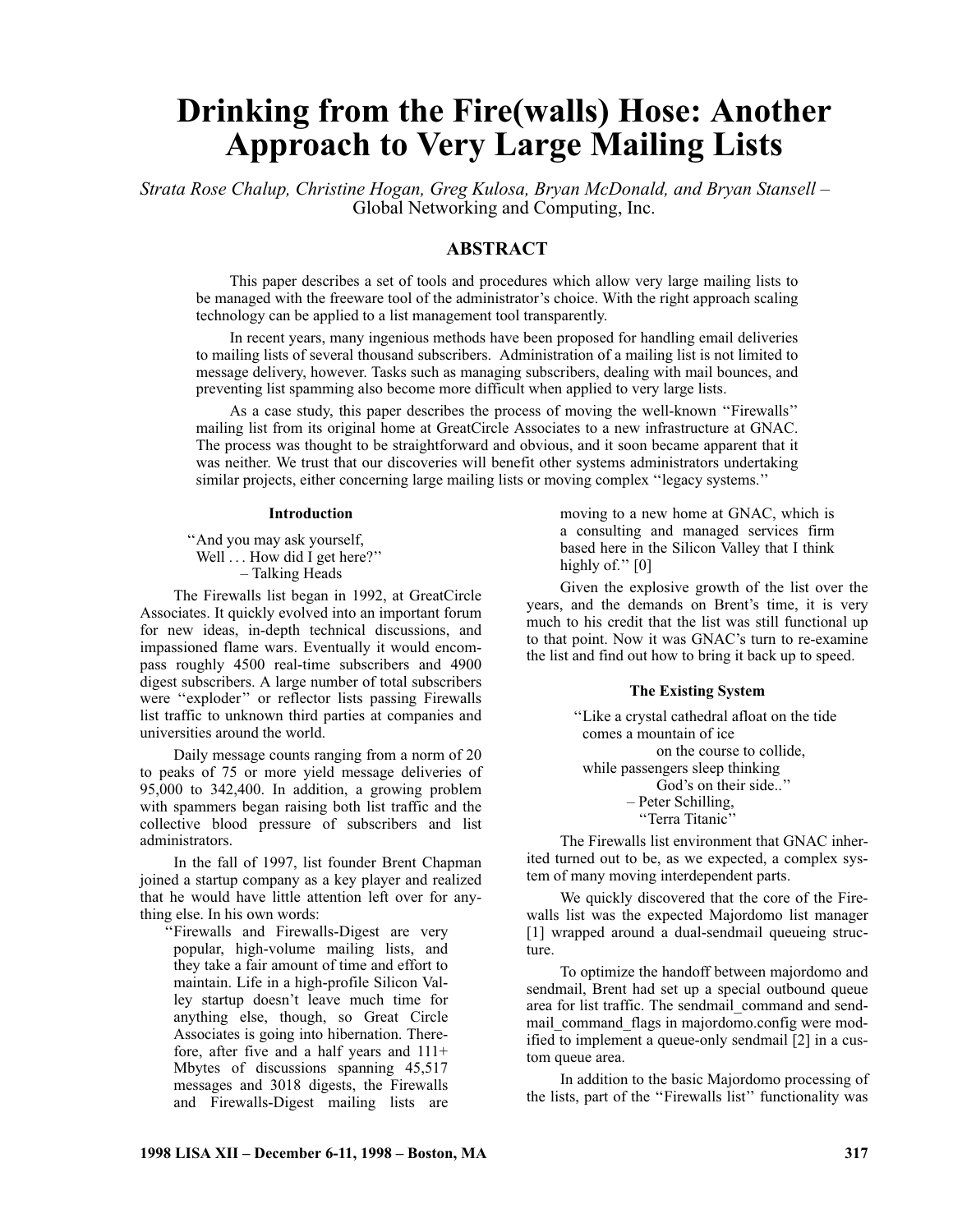providing archives via FTP and HTTP. The Mhonarc [3] text to HTML converter and some scripting glue took care of the web-accessible archives, and scripts regularly copied standard Majordomo archives into an FTP hierarchy.

There were a number of watchdog scripts to warn about majordomo list processing malfunctions (e.g., list truncation), as well as some behind the scenes scripting that created a meticulous ''clean archive'' of the list postings for paranoia's sake.

While there were certainly intricacies, we could see that the basic structures were sound, and working well enough on the Great Circle server.

# **Where Angels Fear to Tread**

We had made some detailed queries about the Great Circle server, looking for load patterns and other duties performed by the machine. We'd chosen a similar (in fact, more heavy-duty) server for our purpose and felt confident that it could handle anything that the older Great Circle server had been handling.

For the configuration of the server, we decided to make minimal changes to the operating systems and messaging configurations while the list moved. We carefully prepared a tarball from Brent's server, installed it on our host, and did the basic hostname customizations required to make it run. The preliminary tests looked good. Mail queued into the right places, appeared in archive directories, FTP storage, web pages. Digest files grew. We were ready for prime-time.

We arranged a special "test mode" that would simulate list traffic [4] and, with great anticipation, we turned the key. We knew that there was a heavy spam load, and a lot of traffic, but we were on a faster server with more disk spindles, greater memory, and a wider network pipe. Nothing could go wrong. Go wrong. Go wrong. [5]

# **In the Cold Light of Day**

Test messages would never make it out of the queue. The server would chronically lock due to forking problems. There were crashes and lockouts due to memory problems. Well, this is why we test things in the first place.

The dismal failure of the first ''production test'' caused us to re-consider our stand on keeping the list management machine and software as close to the original as possible. We realized that we needed to go back to ''square zero'' and examine the fundamental structure of how the message flow worked. After a couple of false starts, detailed in subsequent sections, we soon had messages turning around in record time. At that point we turned our attention to the secondary challenges which we we had inherited with the management of the list, bounce mail and spam. These at least had been the focus of directed planning for future enhancements.

The amount of bounce mail that a list of the size and volume of Firewalls can produce is phenomenal. Interspersed with the bounce mail would be real requests from real people who needed something from the list managers. We had to find some way to ensure that we were responding in a timely manner to these requests without getting overwhelmed by the bounce traffic.

We also knew that the list had become a favorite venue for spammers sending their useless and annoying missives. Stopping the spam while still allowing legitimate posting would pose its own challenges, due not only to the sheer number of subscribers but to the percentage of ''subscribers'' which were actually mailing lists rather than individuals.

The volume of messages to the list over time is shown in the graph below. Shortly after GNAC took over the list the spam problem reached a critical point,



# **Delivery Date**

**Figure 1**: Daily message deliveries.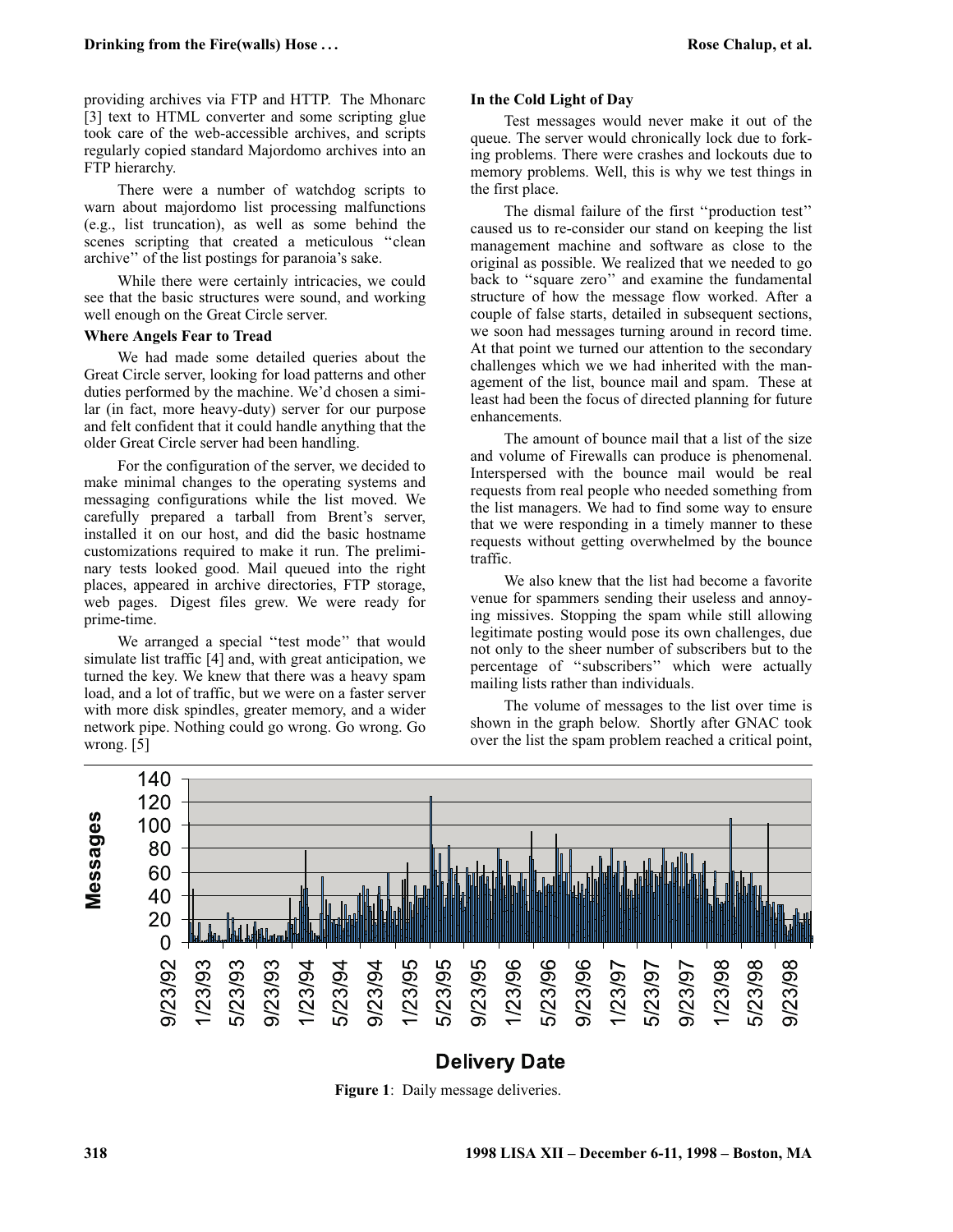traffic to the list was high and consisted mostly of spam and complaints about the spam. Immediately after we implemented spam-control measures, list traffic dropped to an uncharacteristic low for a while before resuming more normal levels, but without the spam.

# **Host Tuning**

''Close to the middle of the network, It seems we're looking for a center. What if it turns out to be hollow? We could be fixing what is broken.'' – S. Vega, ''The Big Space''

The Great Circle server had been largely untuned, which surprised us in light of the implied message delivery load of the Firewalls and Firewalls-Digest lists. However, in the interest of minimizing changes, we had gone with an ''out of the box'' BSD/OS config. We had also slavishly copied the configurations of the Firewalls-specific application services in our zeal for compatibility.

As we discovered, our server was doing much more than the original server. As you will see below, the Great Circle server was not actually delivering all the messages to the subscribers, but instead was using relaying services of a large ISP for the actual delivery. Our machine was consequently not tuned correctly to deal with the memory and process usage profile that this task required.

We first became aware that the original machine was relatively un-tuned when we discovered that the sticky bit was not set on the system copy of Perl. From there we did further digging, and decided we needed to go over the entire system and analyze it from scratch. [6,7]:

Here are the major changes we introduced. None of them is necessarily dramatic in impact, but together they represent considerable improvement.

- put operating system and application binaries on different disks
- doubled our swap space
- balanced swap between disks
- set sticky bits on Perl, sendmail, other key system apps
- set sticky bits on all Majordomo binaries & scripts
- rebuilt kernel and upped syslimits.h variables (MAX\_CHILD, NPROCS)
- installed a cacheing named [8]

Later we would come to double the physical memory and increase KMEMSIZE to handle some unusual custom processes that we will be describing below.

#### **Message Delivery**

''I've been standing here waiting, Mr. Postman, so-o-o patiently – for just a card or just a letter . . .'' – The Marvelettes, ''Please, Mr. Postman''

Once we had the machine tuned, we turned to the list processing itself. Message turnaround time had been in the order of days before we took over the list. It was still at that order of magnitude, and when the message volume was high, our outbound queue was growing faster than mail was getting delivered. There was potential for serious backlogs that would cripple the list.

Mail basically wasn't moving. We knew that historically the list was plagued by slow mail, but that the queues didn't back up too badly. Why was our mail backing up? We went back to the Great Circle server to find out. The answer turned out to be our choice of ''smart host'' in the sendmail-lists.cf file, which we had blithely customized to work with the usual GNAC environment.

As we mentioned earlier, Majordomo was configured to use a queue-only sendmail (designated "sendmail-lists") for message generation. A separate sendmail daemon would process that queue and keep it moving. We discovered that for the sake of expedient message processing by Majordomo, all recipients of the message were packed into a single RCPT line. Those of you who have dealt with sendmail extensively are wincing right now, aren't you?

We also discovered that, in a neat private arrangement dating back several years, Brent had arranged for his servers at greatcircle.com to have relaying capabilities through the UUNet mail servers. Thus the Great Circle sendmail-lists.cf file merely specified ''mail.uu.net'' as the smart host, causing everything to be forwarded to it for processing. Due to the way UUNet round-robins its mail services, this would effectively spread out the processing of these troublesome messages with monstrous RCPT headers.

Of course, GNAC did not have the option of passing those messages to UUNET. We would have to deliver these messages directly, 4K of RCPT addresses or not. While GNAC has an excellent mail infrastructure, their core business does not involve ISP-style mail for thousands of individual subscribers. Thus GNAC did not have the quantity of dedicated mail-delivery resources to simply toss the messages into the network and let them go.

# **Chunk-Style, Just Like Home-Made**

A message with over 4000 recipients can take literally days to deliver. A sendmail instance processing the message will work its way laboriously down the recipient list, pausing at every time-out. It may run out of resources and die, causing a new sendmail to take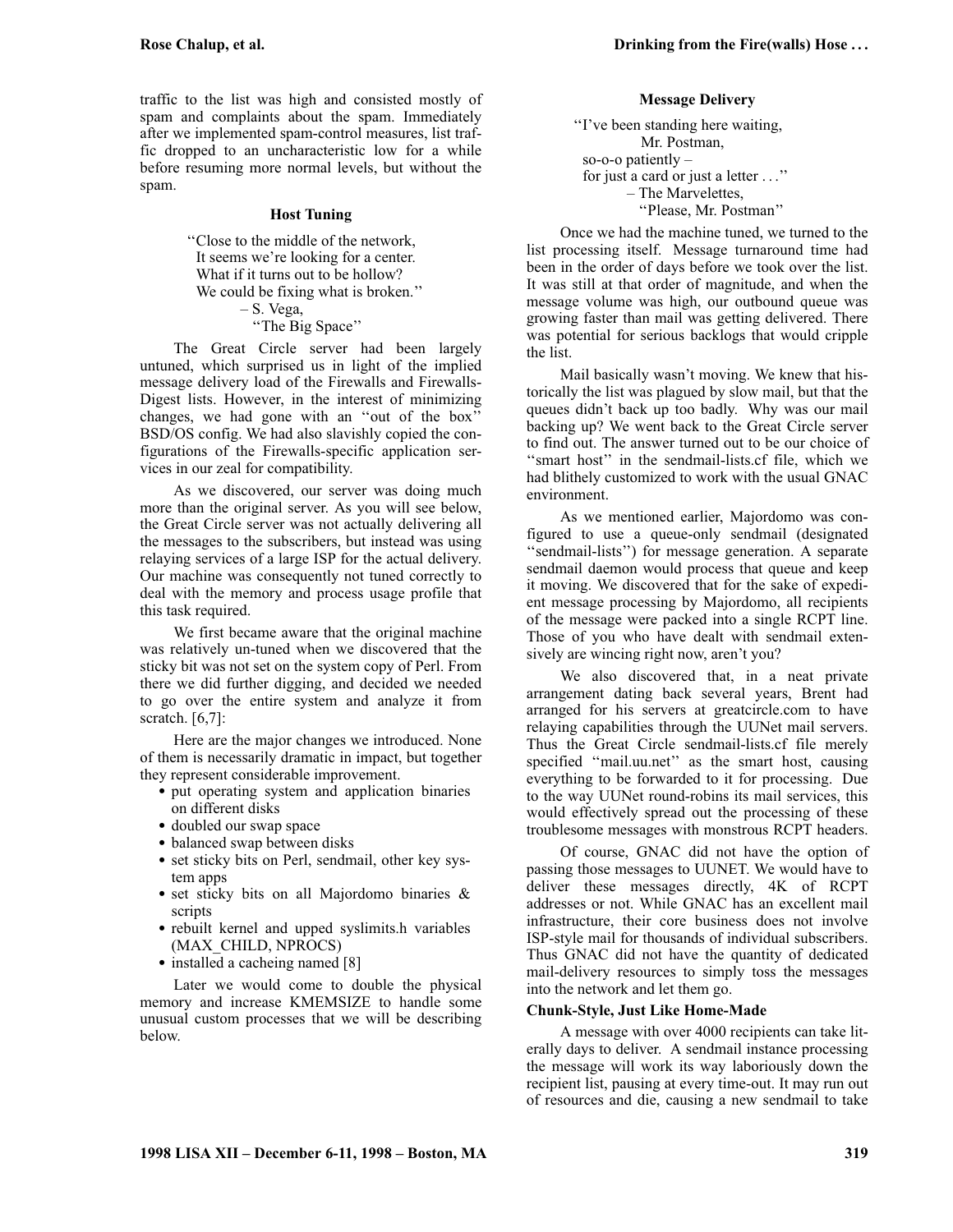up the torch. No problem, you say, since the new sendmail instance can use the xfNNNNN queue file to pick up where the old one left off. Yes, but first it has to retry all the ''deferred'' hosts that timed out. Even if the messages are being farmed out to multiple servers, each individual message is going to reach individual subscribers in a highly non-deterministic fashion.

In analyzing our logs and transfer status files, we found that message deferrals would typically be due to remote name servers or mail servers failing to respond before timeout. Due to the large and diverse population of the list, we would see rather shocking ratios of failures to successful deliveries. Many of those failures were multiple failures trying repeatedly to deliver the same message to the same site.

At an architectural level, we knew that we had to get away from the multi-thousand RCPT lines business. We also knew that we couldn't simply force one recipient per message without making the sendmail queue directory so large that directory search time would became a significant factor. Directories with over 10K nodes are generally undesirable [6] and at over 4K subscribers we would quickly flood the queue directory.

Initially we assumed that we would get our biggest ''win'' by employing a program such as mailcast [9] to batch and sort the recipients by domain and MX record. Mailcast would simply queue them up and send one nice copy off to the right host and we'd shake each others' hands and go off to hoist a cold one or two. Imagine our consternation when we discovered that in fact out of approximately 5,000 individual subscription addresses, some 4,000 were in fact unrelated by host, domain, or MX record. For the roughly 4,000 digest recipients, we found about 3,500 uniquely unrelated addresses. Ouch. For us, this approach was largely indistinguishable from ''one recipient per message.''

Since there was not a strong natural grouping between addresses, it seemed that arbitrary recipient chunking would be the way to go. We immediately thought of bulkmail [10], a mail-sending utility that can perform chunking on huge recipient lists. As we looked into the specific configuration of bulkmail, we found that bulkmail and majordomo were not trivially compatible. Majordomo wants to invoke a mail command and send a message to it. Bulkmail wants to read in files with a message and a recipient list. We spent a couple of lunches wrangling over which of them to hack to accept the other's view of the world, and how exactly to structure the changes to minimize futurerelease porting issues. Any way we looked at it, it looked ugly.

# **The Portable Queue**

At this point, having gone far enough down the rathole to smell cheese, we popped back up into the sunshine to re-examine the original goal, namely chunking the messages into deliverable size. We realized that we were already producing a clean, queued message with a highly well-defined structure [11] in a place that we could control. There was no reason that we had to perform the chunking at message generation. We could do it right in the queue itself.

Before beginning the move of the Firewalls list, we had done some preliminary mailflow architecture. Our original plan was to move the list without structural changes, then to apply our idealized architecture in careful stages. Based on the production testing, we clearly had to accelerate things quite a bit.

One of the original elements we'd planned to introduce was time-based queuing, where messages are recursively sifted among various queues based on how long they have been pending [12]. Reading up on this approach, we were reminded once again of what every postmaster knows: queue files are portable.

One of the standard postmaster rites of passage is dealing with a major multi-day mail backlog on your bastion host. You eventually realize that the most sane thing to do is to turn off incoming mail, move all the queue files into a holding directory, then turn on mail again. Meanwhile, you do a little quick scripting to sort things based on which internal mailhubs are in the envelope headers, make a few tarballs, and just FTP them down into the right mailhub's queue, unpack, voila! We decided to go one step further and ''MIRV'' [13] the queue files.

# **Split Personality**

We turned off the "sendmail-lists" invocation of sendmail and replaced it with a cron job called "qsplit." The qsplit Perl script runs every 5 minutes and examines the sendmail-lists queue directory. Each queue file is parsed. The unique portion of the name (e.g., ''ABC12345'' in ''qfABC12345'') is stored as \$ident and used to generate new qf files. If the number of RCPT lines in the qf file exceeds the qsplit variable \$CHUNKSIZE, the message is processed into multiple messages of \$CHUNKSIZE recipients and zero or one messages of less than \$CHUNKSIZE.

Each new qf file has a sequential number appended to \$ident. Thus the first split file from "qfABC12345" would be "qfABC123451," then ''qfABC123452'' and so on. Since sendmail will generate unique queue file identifiers within a given sendmail queue area, using this method guarantees unique identifiers for split queue files.

Qsplit is also configured to know about an arbitrary number of sendmail queue directories. If the number of recipients in a parsed qf file is less than \$CHUNKSIZE, qsplit will move the message into one of the preconfigured queue directories. A round-robin effect is achieved by keeping track of the last queue directory into which a file has been placed and putting the next one in the subsequent directory, wrapping around as necessary.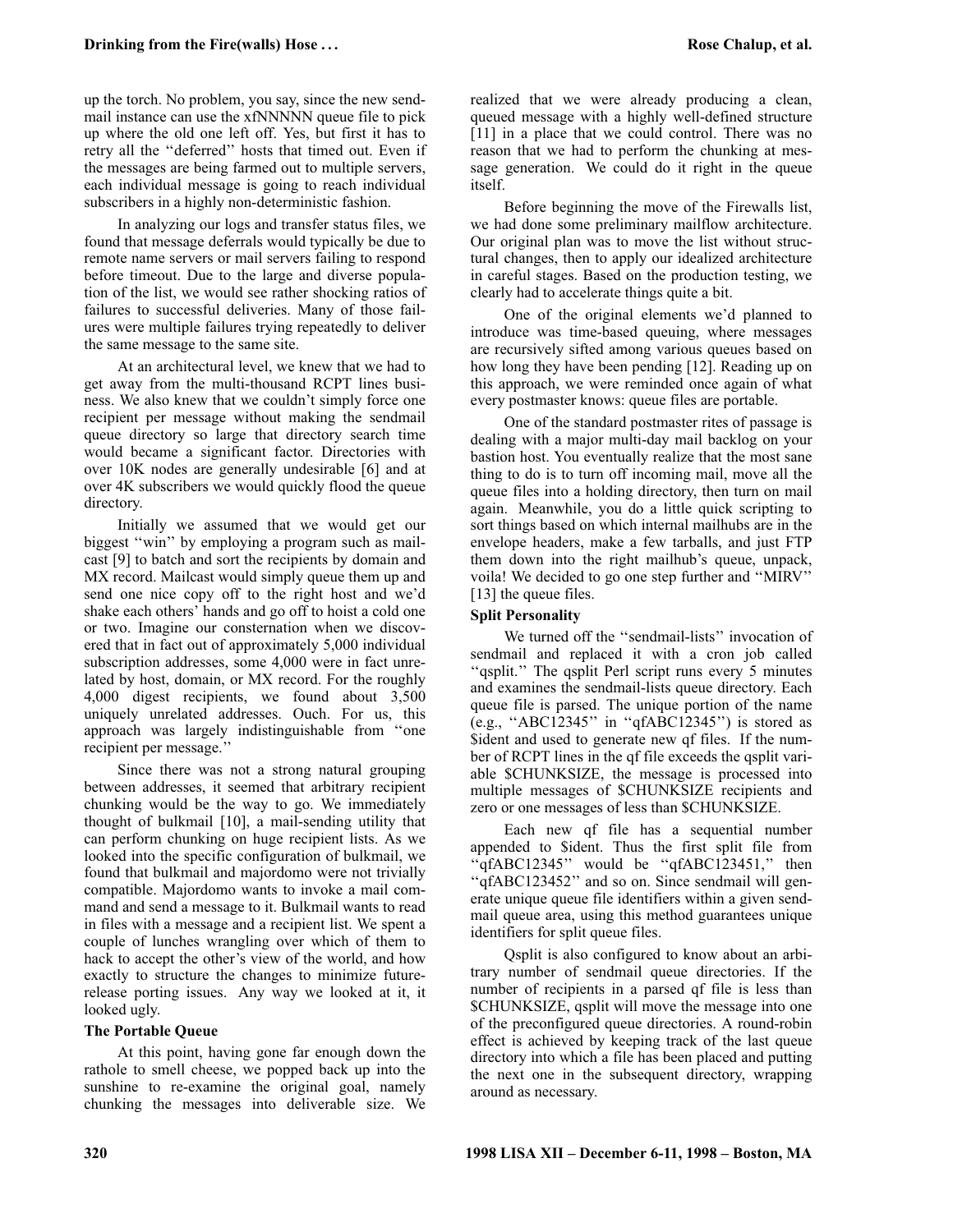For efficiency, each ''new'' df file is merely an appropriately numbered hard link. This is particularly important for the Firewalls-Digest postings, where the df file can be quite large. Note that since hard links will not work across partitions, the "sendmail-lists" directory and the processing queue directories must be on the same filesystem. Qsplit of course removes the original qf/df files after the splitting is accomplished. This is why we use hard links rather than symbolic links, since hard links have no concept of ''the original file.'

Splitting the qf files in this way had a dramatic effect on message turnaround time, as the following graph shows. For more than a week before we finally settled upon and implemented our splitting solution, we had been manually splitting qf files and distributing them as described. That period is seen in the graph as a low before a final spike.

# **Spawn 'til You Die**

Each of the queue directories (10, at present) runs separate instances of sendmail. All of the directories are managed by a shared spawning daemon, called simply "spawn.pl". Some experimenting was necessary to find the right timing to use within the configurations, so various copies named things like ''slowspawn'' were created for test runs.

The queue management daemon (spawn.pl) spawns as many copies of itself as there are queue areas. It then watches its children and re-starts any of the spawned processes that die. Each of these child spawners is chartered with keeping ten sendmail

daemons running to process its queue area. The child spawners keep track of their sendmail children, restarting a new sendmail whenever one dies.

There is logic built into the spawners to check configurable variables for the load average on the system, and the amount of memory available. If the load is too high, or memory too scarce, the child waits until there are more resources available before starting a new process. The initial spawning of the children processes themselves is also subject to the same limitations. The load average limit in the spawner is set lower than the sendmail threshold, since starting a sendmail will cause a load average spike that might cause sendmail to not do anything once started. In addition, a variable controls the timing between each child spawner or new sendmail, so as to minimize load disruption.

To further speed things up, we also implemented sendmail's host-status feature. This creates a directory structure containing information about when a sendmail last tried to contact a given host, and whether it was up or down. If it is down, sendmail doesn't try that machine again unless the specified re-try timeout has expired. We used the sendmail default of one hour.

The trade-off between the massive amount of disk access that this caused and the saved processing and wait time has proven to be worthwhile. Setting all of the sendmails across all of the spawn-managed queue areas to use the same host-status caching has given us even greater efficiency.



**Figure 2**: Message turnaround time.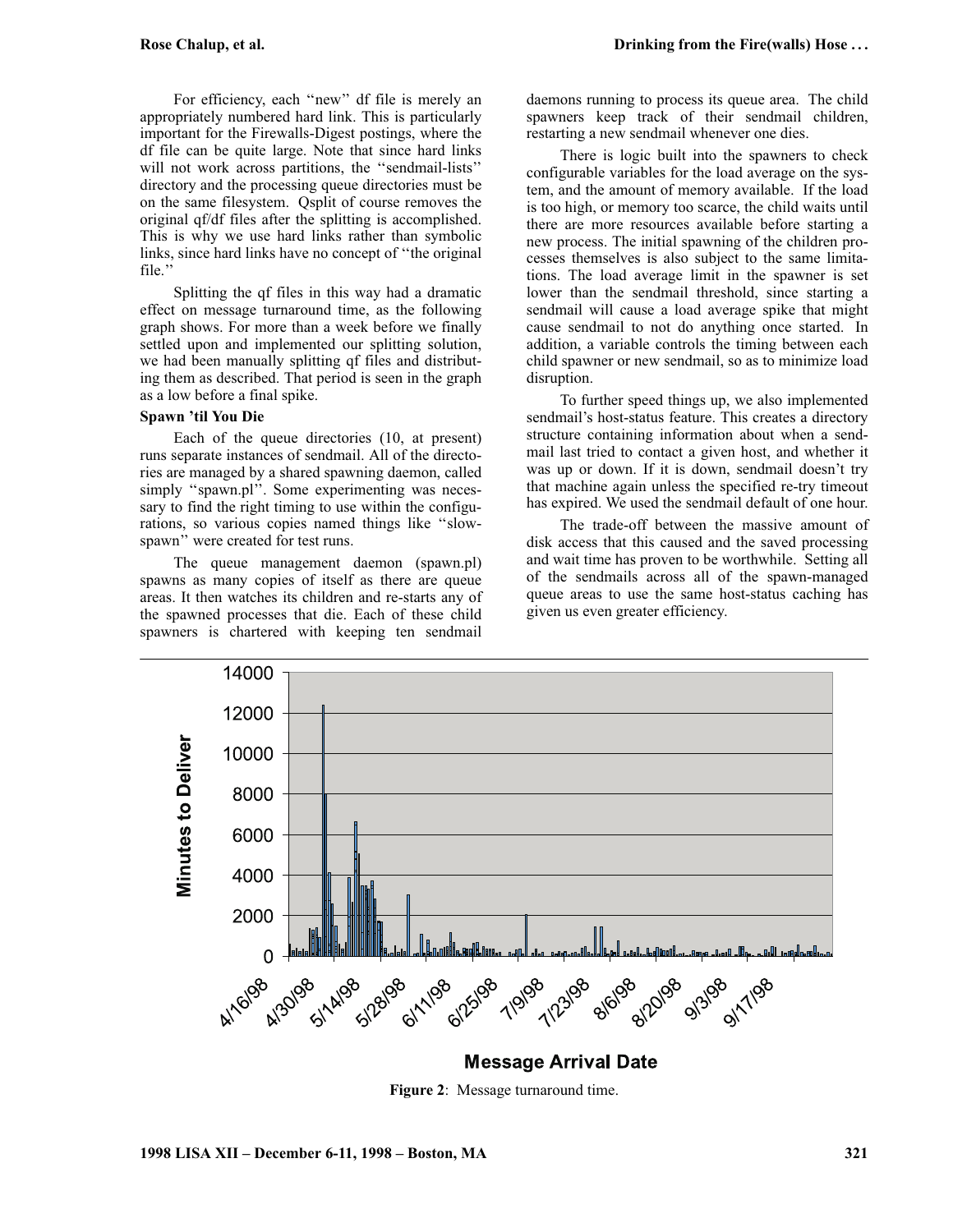Less than half a day after implementing this new queue processing method, only 7,000 recipients out of the initial 300,000 were still in the queue. All the recipients remaining in the queue were for ''problem'' addresses. At some point in the future, we may implement time-based queues as a subset of the spawn-managed queues.

# **Design Trade-offs**

The astute reader will notice that it requires two passes of qsplit for a message to go from its initial bloated qf file in a holding directory to a chunked qf file in a live sendmail directory, awaiting delivery. This means that there is guaranteed to be at least five minutes, possibly as long as 10 minutes, between the generation of a list message by Majordomo and the earliest possible outbound opportunity for the message.

This is quite deliberate, for two reasons. The first, as you might guess, is simplicity of coding. Given that we were under a deadline to announce the list changeover, and that this level of rearchitecture had been slated for several weeks down the road, it was an expedient choice.

The second reason is directly functional for list purposes. Historically the Firewalls list has been plagued by flame wars of varying length and duration. We had been told that introducing a slight delay into message propagation, within reason, was the most expedient way to minimize the occurrence of flamefests. Exchanging one-liners over a few hours rather than a few minutes tends to spoil a bit of the fun and allow cooler heads to prevail. Given the requirement for slightly delayed propagation, we chose to retain our 5-10 minute granularity rather than try for a more immediate delivery.

## **List Management Issues**

''So when I dropped it in the mailbox, I sent it 'Special D' Bright and early next morning it came right back to me.'' – E. Presley, ''Return to Sender''

The outbound mail was only the tip of the iceberg. We discovered that the Firewalls list generated an astounding 80M or more of bounce mail daily. Keeping bounce mail from overrunning list traffic had been the primary reason why Brent went to a dualsendmail system for the list years ago.

The sendmail-lists was set up for outbound mail only, with a conventional sendmail receiving incoming list traffic and the plethora of bounces. Brent and his compatriot, Michael C. Berch, had put together a series of scripts for winnowing the postmaster wheat from the bouncing chaff. While the scripts identified many user queries and passed them on for human action, the bulk of the mail was discarded. This meant that secondary bounces would go uncorrected and trigger new recursive bounces.

Our plan from the beginning was to isolate bounce traffic even further, putting in a third separate sendmail structure solely for bounces. We would accomplish this by defining a virtual interface on the Internet-facing ethernet port and assigning it to ''bounces.gnac.net''. By tagging outgoing mail with From and Reply-To addresses at this host, we could control bounce traffic.

Automation scripts have been implemented in Perl, and have proven able to handle the formidable task of crunching through the huge volume of mail. We originally explored queuing the bounces via procmail as each message arrived, but quickly found that the overhead of calling procmail for each inbound message made batch processing of the bounce mail a better solution. The scripts, run out of cron, are explored below.

## **Automation of Bounce Handling**

Since we had made the decision to automate wherever possible, we designed the script to identify and sort each message according to its potential for automation. Thus we arrived at three ''bins'' into which to toss processed bounce mail: ''HUMAN,'' ''AUTOMATABLE,'' and ''JUNK.''

The first category, JUNK, is for things which need throwing away. In particular, bounce messages to a bad address frequently generate second-generation bounce messages. We had planned on a scripting solution for these as well, but were pleased to note the ''confDOUBLE\_BOUNCE'' option in the new sendmail 8.9 configuration. [15] Designed to catch just such occurrences, this option will let you specify an address, such as ''| /dev/null,'' for these. To save on general I/O and processing wear and tear, however, it would be desirable to add a double-bounce ruleset and reject these messages right at the check\_compat stage. [2]

The second category, AUTOMATABLE, is for messages which will eventually be handled by a programmatic response. A good example of this is the alltoo-frequent ''I unsubscribed but am still getting mail, help, get me off this list" query. A script will eventually be written which will pull out the sender's name and search for it in the database, then send off a canned reply describing message propagation and the results of the search.

Of particular interest in this category are routine bounce messages. We are in the process of adding a bounce manager which will extract addresses from a standard bounce message and process them. By hashing on the address and updating a counter, the script can quickly determine whether or not this is a repeat bounce offender. If so, the address can be automatically removed after a certain number of bounces. This represents a great improvement over the old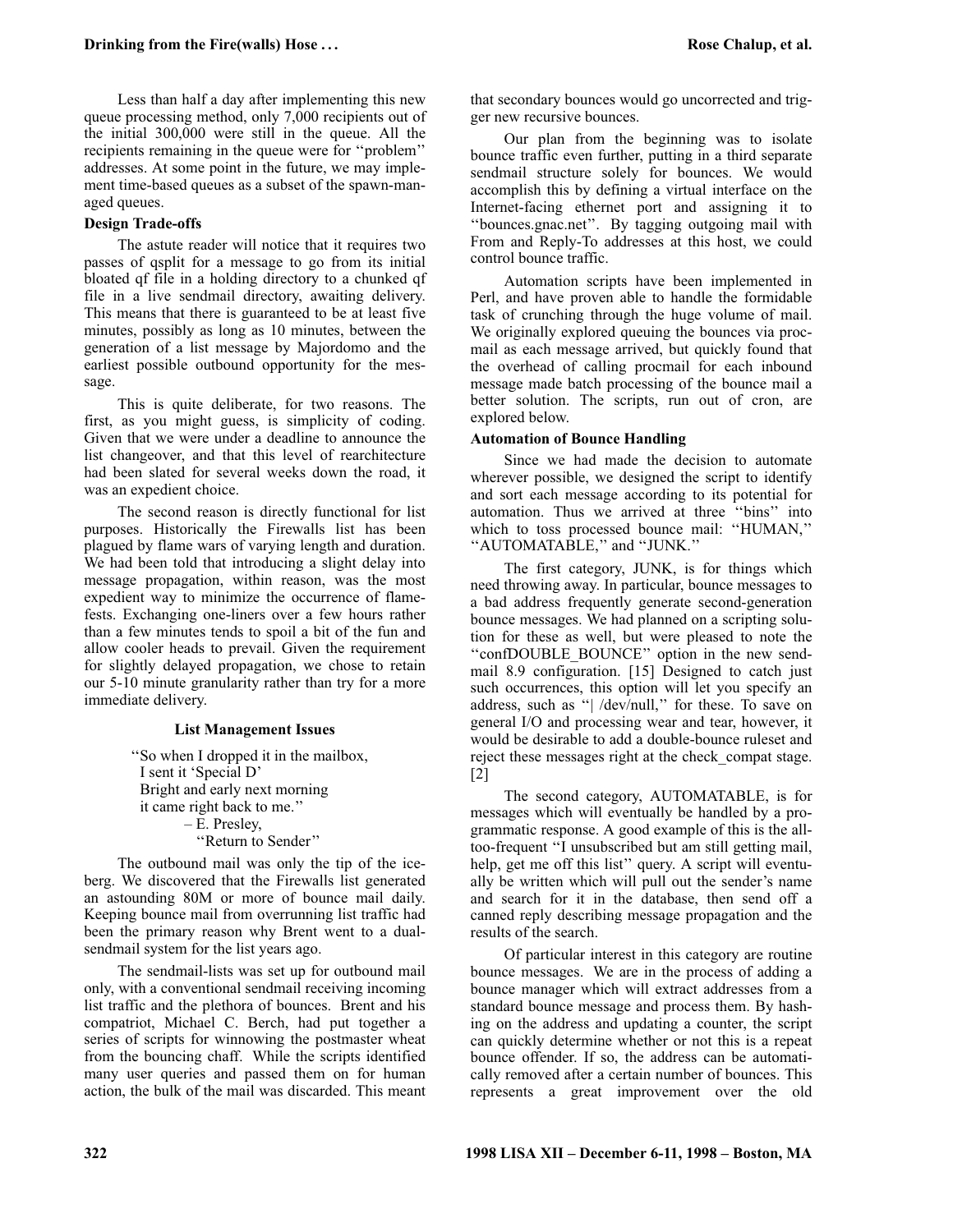''bouncer '' list functionality which required hand editing of the list files to accomplish.

The last category, HUMAN, is for what is left. These are items that usually require human intervention, either to answer the question posed, or to figure how this particular item can be automated successfully as above.

# **Spam**

''There is one thing you must be sure of, I can't take any more!'' – Peter Gabriel, ''Shock the Monkey''

Spam was a serious problem on the Firewalls list. The machine that the list runs from does not relay spam, but spam is sent directly to the list. When we took on the list, this was one of the issues we intended to tackle. Based on anecdotal information, we did not expect traditional solutions to scale to cope with the Firewalls list. As we looked into our options, an increasing quantity of Firewalls list traffic became discussions on how to make the list usable again from the perspective of the subscriber community.

One conventional approach to cutting down on spam is to block certain domains or IP address ranges from successfully sending mail through your sendmail daemon. This can either be done through sendmail configuration, or at the network layer using Vixie's black-hole BGP feed, or simple filters. These approaches would not work in our case because much of the Firewalls mail was still being forwarded from greatcircle.com, and that mail was a mixture of real messages and spam.

The simplest-sounding solution was to make the list a closed list, where only members can post. However, there were two problems with this. Firstly, a large number of the lists subscribers were local exploders at remote sites, whose membership we had no way of knowing. We did not want to prevent these people from posting, or to force them to all subscribe directly to the list. Secondly, Brent had concerns about how well the majordomo feature to do this would scale to a list this size, which is the reason that he had never activated it on his version of the list. He felt that the interlocking programs that make up Majordomo's interpreted Perl core could not feasibly keep up with the traffic.

# **Sendmail Database Approach**

We also considered taking this same idea, restricting posting to list members, to a lower level, and having sendmail do the work via a database lookup mechanism. The members of both the Firewalls and the Firewalls-digest list would be automatically added to the database. In addition, a list called Firewalls-post could be created for offsite list exploder members who wish to post. The Firewalls-post list is maintained by majordomo so that subscribe and

unsubscribe requests can be handled automatically. All three lists would be made into a generic key/value sendmail database at regular intervals by a cron script.

We could trigger a database lookup only if the recipient was ''firewalls'' or ''firewalls-digest.'' Otherwise we would end up screening out routine majordomo requests or postmaster mail. By positioning the lookup in the check compat phase of mail processing, we would be able to reject unauthorized postings directly at the SMTP connect. Note that system addresses such as "firewalls-owner" and "majordomo'' need to be included to allow normal majordomo operation. These must be qualified with the full host and domain name in order to prevent spoofing, e.g., ''majordomo@lists.gnac.net'' rather than just ''majordomo.''

# **Using Majordomo**

Clearly the Firewalls-post list that was suggested for the sendmail solution to the ''invisible subscribers'' problem could also be applied to majordomo. Just to make sure that we weren't re-implementing the wheel for no reason, we also ran some tests to evaluate the overhead of using the majordomo "closed list" feature.

After running a set of tests using the majordomo restricted-posting lookups, we found that on our machine it took about three seconds to perform the lookup. We decided to accept this as part of the system overhead, and implemented this feature over the sendmail based one. We have considered implementing the sendmail based variant of this on general principle, however, and to evaluate its use as a solution for other large lists not using majordomo.

The final component is the communication piece. We forewarned the list membership that we were going to implement this feature, and gave the message a couple of days to reach everyone.

In addition, when majordomo rejects a message due to this feature, directions on subscribing to the Firewalls-post list are returned to the sender.

# **Potential Future Problems**

Strictly speaking, a clever spammer could handset the sender to be a legitimate sender such as "majordomo@lists.gnac.net". It would be wise for us to include a ''remote is identifying as me'' ruleset as part of this, so that this kind of spoofing would be caught and detected with prejudice. [14]

If spammers monitor the list and start spamming under spoofed names of legitimate posters, we would have to up the ante and turn on the sendmail features which do host authentication via DNS. [1, 15] While this would impose more of a load on the server, our split sendmail configurations would allow us to implement this on the main inbound sendmail only, so that the performance hit would not be too severe. We hope to avoid this, as many legitimate sites have business reasons to aggregate traffic or architect their mail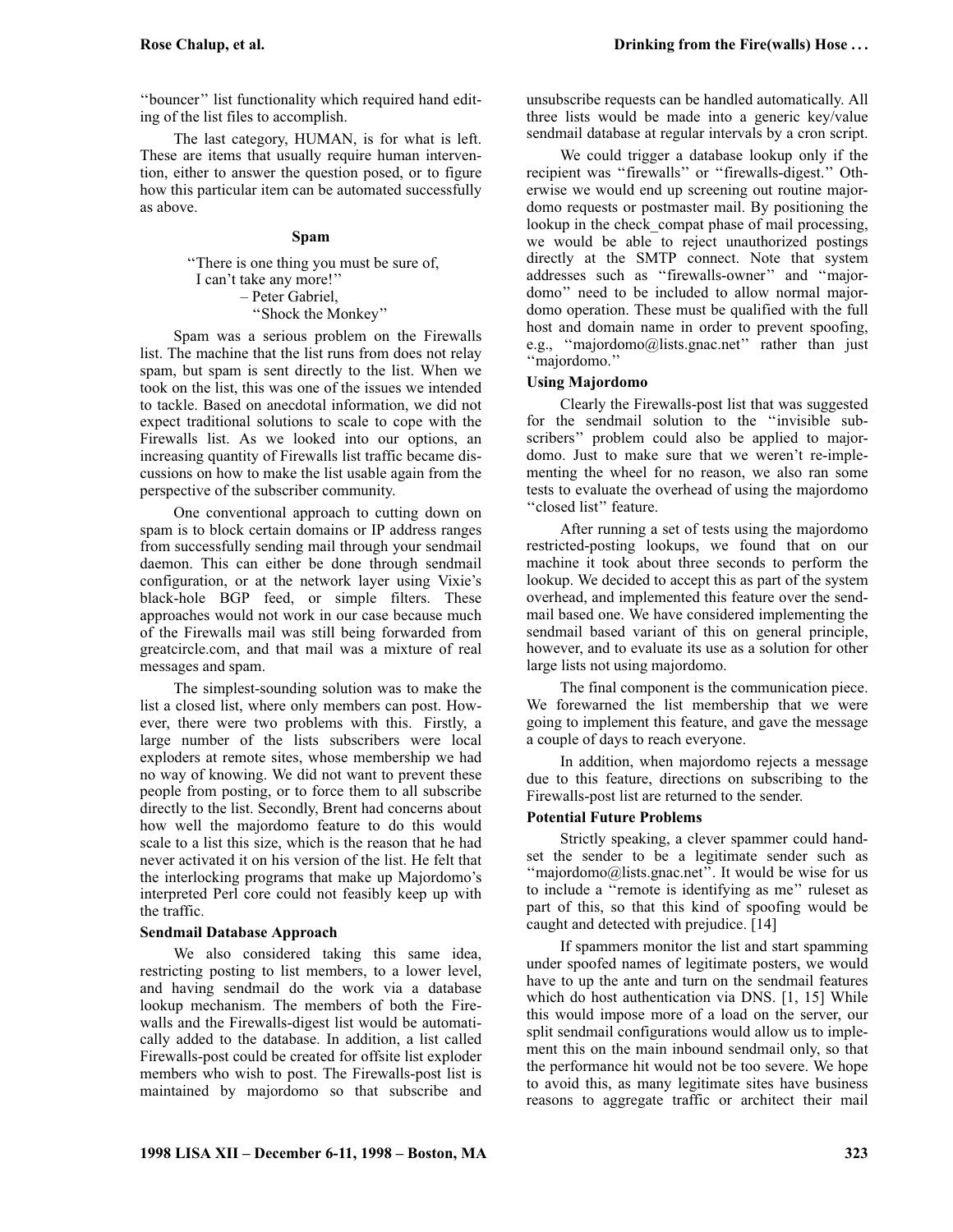infrastructure in such a way that they do not comply with strict sendmail checking.

# **Futures**

''All the way to Malibu from the Land of the Talking Drum: Just look how far – look how far we've come!'' – Don Henley, ''Building the Perfect Beast''

The cutover day for the Firewalls list move was April 15th, a red-letter day in its own right. Other than Brent's dual-sendmail structure, none of the facilities mentioned in this document existed on that date, nor had they been planned.

As of the writing of this paper, we are processing an average of 8184 messages per day. Turn around time for an individual message has dropped from prequeue-split highs of 5-8 days to less than one day, and in many cases less than half an hour:

|   |    |                                    |          | Statistics from Wed Apr 15 17:48:17 1998 |            |  |
|---|----|------------------------------------|----------|------------------------------------------|------------|--|
|   |    |                                    |          | M msgsfr byt_from msgsto bytes_to Mailer |            |  |
| 0 | 0  |                                    |          | OK 504929 2241822K                       | prog       |  |
| 1 | O  | 0K                                 |          | 3499 25520K *file*                       |            |  |
|   |    | 402707 1831829K 270                |          |                                          | 914K local |  |
| 4 |    | 51340 268777K 4584 59086K          |          |                                          | smtp       |  |
| 5 |    | 74148 421120K 2122                 |          | 5626K                                    | esmtp      |  |
| 9 | 64 | 2.46K                              | $\Omega$ | 0K                                       | uucp-old   |  |
|   |    |                                    |          |                                          |            |  |
|   |    | T 528259 2521972K 515404 2332968K  |          |                                          |            |  |
|   |    | date: Wed Jun 17 18:35:30 PDT 1998 |          |                                          |            |  |

In order to have better tracking of email flow through the list, we are intending to implement a script to take hourly snapshots of sendmail.st, process them, and feed the data to MRTG [16]. We have to do it that way since start/stop is impossible with so many sendmails all the time.

The script will need to aggregate the sendmail.st files of the variously spawned sendmails. They are separate files because sharing the same .st file could slow sendmail down unnecessarily as it waits on locking on the sendmail.st file.

When this is implemented, we intend to make the MRTG graphs available on the list website.

# **Further Processing**

For lists with more "real-time" needs and less concern about flame wars, qsplit could be rewritten to deposit split files directly into processing queues at the time of splitting.

To improve message flow further, qsplit and spawner could be applied recursively to create timebased queues working with the existing spawn-managed queue directories. Messages over a certain age would be moved to a time-based queue and then split to a smaller \$CHUNKSIZE. By employing progressively smaller chunks, one could force the qf files down to one RCPT per message by the time they reached a particular age.

At this point, problem addresses would be identifiable automatically by their queue position. This could enable management of bad addresses completely outside of the traditional bounce/postmaster processing used by most list admins.

# **List Exploders**

We'd like to eventually add some special-case handling for exploder lists. When we receive a generic individual user bounce via a remote exploder, it is very difficult to find the origin exploder and pass on the error to that list administrator. In fact, there is no distinction made in the Firewalls or Firewalls-Digest lists between individuals and exploders, so there are undoubtedly many exploders which are completely opaque to us.

One approach would be to increase dramatically the number of spawn-managed processing queues and set qsplit to always chunk RCPTs to one per message. We would further modify qsplit to add an RFC-822 compliant custom header [11] containing the envelope recipient to each qf file. This header line would be preserved in any remote mailer bounces, enabling us to see to which address the original message was sent. A bounce message whose ''user not found'' error did not match the address in the X-Custom-Recipient header could trigger a custom message to the address in the header, or be referred to a human administrator for hand-processing.

## **Availability**

The scripts described in this paper will be made available at http://www.lists.gnac.net after the publication of this paper in December, 1998.

## **Conclusions**

# ''Don't know much about history . . .'' – Sam Cooke

# **Look before you leap!**

Taking over the management of the Firewalls list seemed like an attractive proposition. It should be easy – just copy over Brent's setup on to faster equipment with better Internet connectivity and you're done. As we soon found out, it was not that simple.

# **Follow First Principles**

There was no magic involved in turning the list into something that now runs smoothly. We stepped through a number of system administration basics. When the machine was in trouble, we looked at the hardware to see if more memory would help, and we looked at the kernel parameters and tuned them appropriately. After that, understanding the problems in detail and how the various solutions would affect the system allowed us to choose the correct course of action. Questioning our assumptions and gathering real data on which to base our decisions also proved worthwhile. Experimenting with different options off-